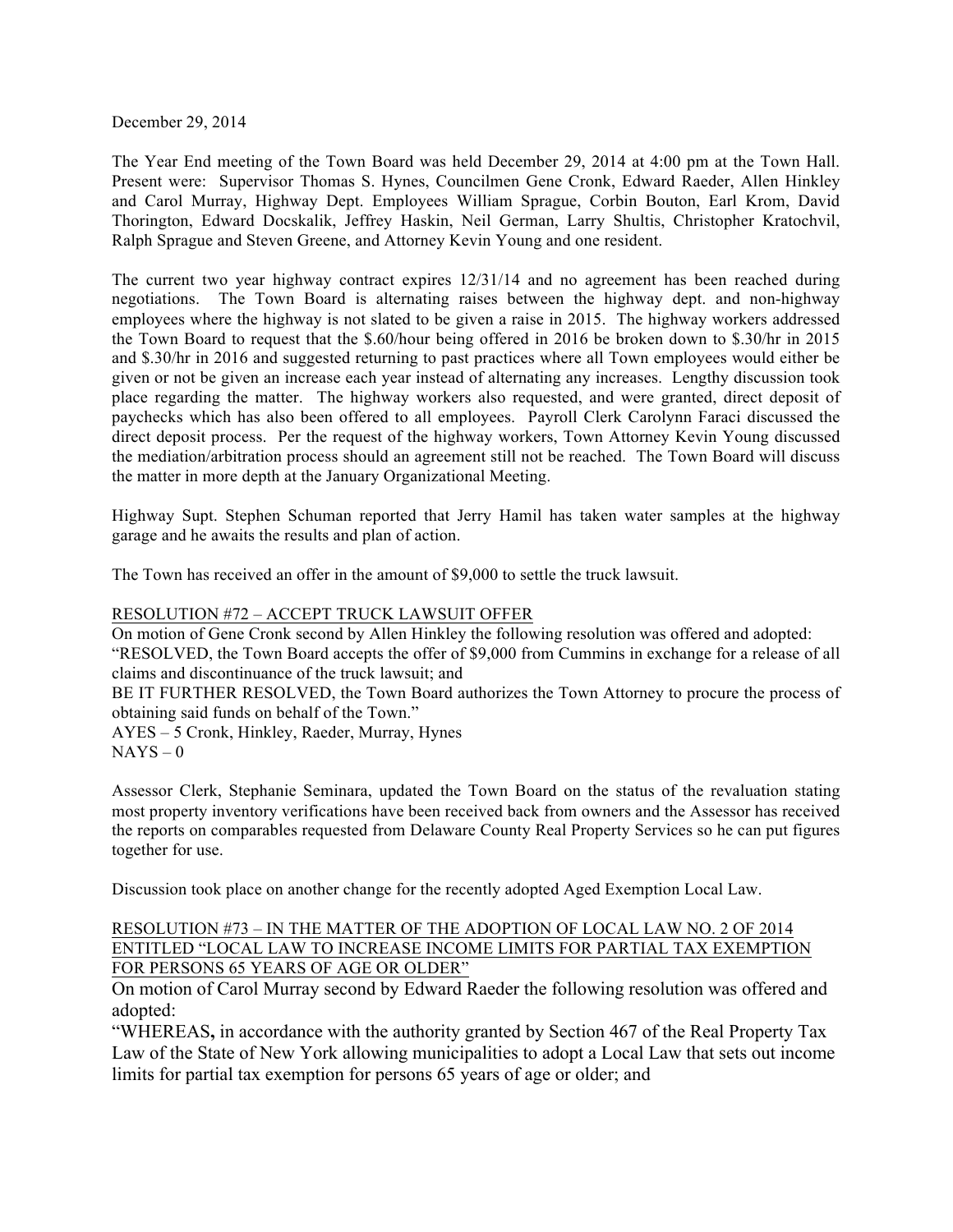WHEREAS, the proposed Law was adopted on November 7, 2014 as Local Law No. 2014 and submitted to the Department of State on November 10, 2014; and

WHEREAS, subsequent to the submission of the Law to the Department of State it was determined that there was a typographical error located in **Section 2** on the first line of the income schedule in which the Income was identified as \$15,000 Or Below and the second line of that schedule begins with the amount of \$15,100; and

WHEREAS, the income schedule has been corrected to identify the first line income as \$15,100, thereby including, rather than inadvertently deleting those with incomes between \$15,001 and \$15,099.

NOW THEREFORE, BE IT RESOLVED AS FOLLOWS BY THE TOWN BOARD OF ROXBURY, DELAWARE COUNTY, NEW YORK: Hereby authorizes the Town Clerk to resubmit the corrected version of Local Law No. 2 entitled A Local Law to Increase Income Limits for Partial Tax Exemption for Persons 65 years of Age or Older. WHEREUPON, the Resolution was put to a vote and recorded as follows:

AYES – 5 Murray, Raeder, Cronk, Hinkley, Hynes

 $NAYS - 0$ 

Parks Clerk, Carolynn Faraci stated she has bookings for the pavilion in 2015 so far that total \$7,400 and further stated pavilion rental fund balances currently being held in Capital Projects will be transferred to General Fund where they rightfully go.

No action was taken on renewing the Highway Workers Association contract.

The draft Building Inspector contract will be discussed by the Town Board at the Organizational Meeting.

On motion of Edward Raeder second by Allen Hinkley the Town Board approved 2014 Budget Transfers and Amendments as will be needed.

AYES – Raeder, Hinkley, Cronk, Murray, Hynes  $NAYS - 0$ 

On motion of Gene Cronk second by Carol Murray the Town Board approved the Justice Court monthly report for November 2014 in the amount of \$3,479.00. AYES – Cronk, Murray, Raeder, Hinkley, Hynes  $NAYS - 0$ 

Copies of the 2013 Justice Court audit, Town audit and management letter were distributed to the Town Board.

## RESOLUTION #74 - JUSTICE COURT AUDIT

On motion of Allen Hinkley second by Edward Raeder the following resolution was offered and adopted:

"RESOLVED, the Town Board, Town of Roxbury acknowledges that, pursuant Section 2019-a of the Uniform Justice Court Act the records of the Town Justice Court for the year 2013 have been audited by the firm of Mostert, Manzanero & Scott, LLP; and